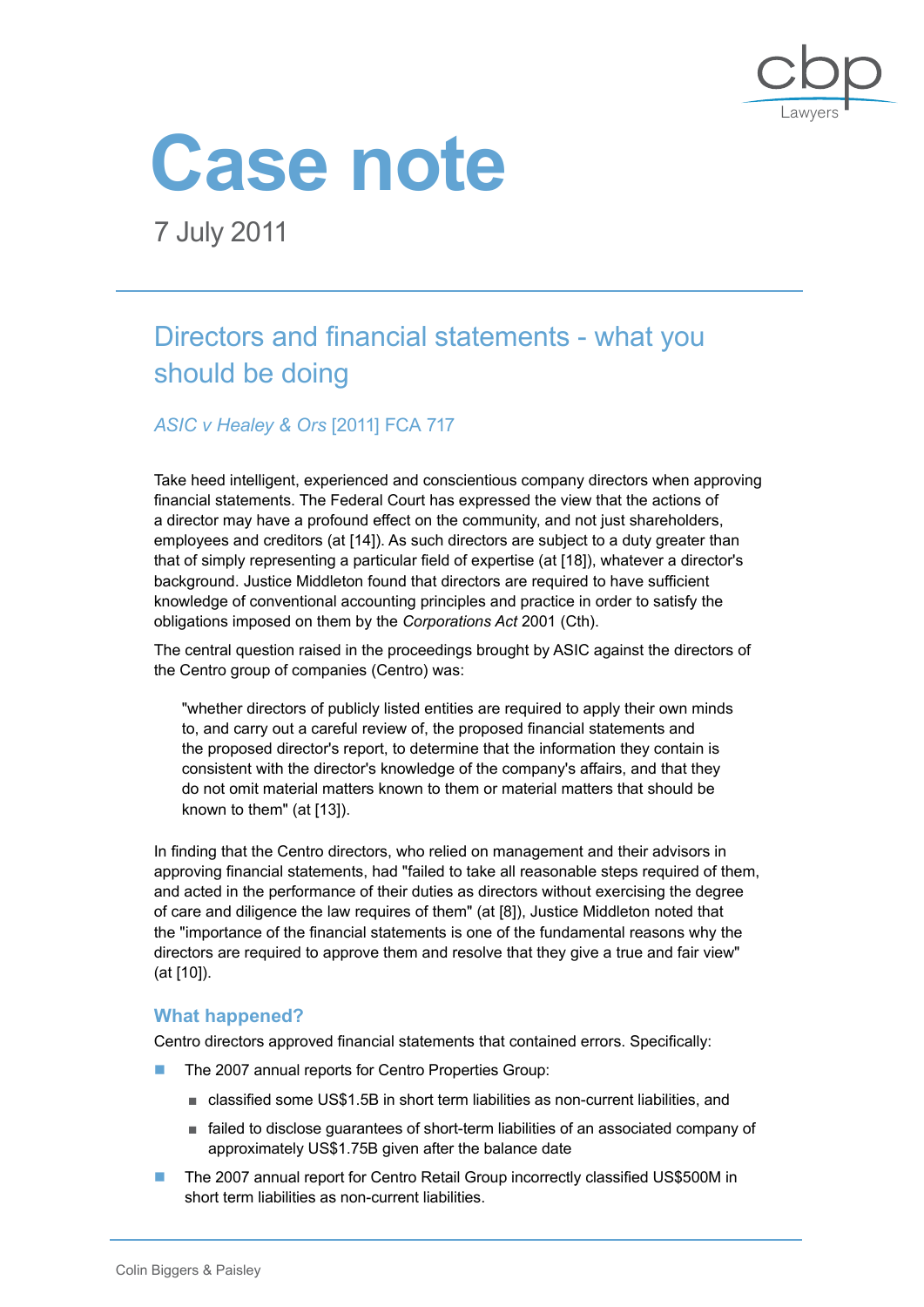

Relevant accounting standards required the classification of liabilities as current when they were due to be settled within twelve months after the reporting date. All other liabilities were required to be classified as non-current. The financial statements were incorrect in that the non-current liabilities should have been classified as current liabilities, and the guarantees should have been disclosed on the basis of their significance on the entity's operations in future financial years and because their non-disclosure could influence economic decisions that users make on the basis of the financial statements.

ASIC's position was that the directors should have had a routine knowledge of and understood the basic application of the test for the classification of liabilities as current and non-current, and so should have noticed the error in the accounts (at [288]). ASIC's Counsel relied on the "Blind Freddy" proposition, that the error was such that it would have been obvious to any reader with the requisite financial literacy and the knowledge that the Centro directors had of the affairs of the companies, specifically their debts (at [251]).

Justice Middleton characterised the errors as ones relating to information that was important in assessing risks facing the companies. This was important knowledge for the market and shareholders that was known or should have been known to the directors.

### **What the directors did**

In essence, Centro's directors either assumed that Centro's management or advisors would bring necessary information to their attention or they relied solely on management and advisors to be properly informed of information relevant to the financial statements (at [579]-[580]).

His Honour found that:

- none of the directors took all reasonable steps to focus on and consider the content of the financial statements, and in particular, what those statements said about shortterm debts and whether the guarantees should be disclosed (at [576])
- none of the directors had demonstrated a questioning mind or made enquiries of management, the Board Audit and Risk Management Committee or of other directors (at [577])
- the directors had not taken steps to ensure that the directors were given section 295A declarations that accorded with the requirements of the *Corporations Act* 2001 (at [578]).

#### **What you should do**

Justice Middleton expressly rejected the argument that requiring directors to understand and focus on the content of financial statements, to make enquiries where necessary and to ensure that information contained in the statements is accurate (at [20]) would overburden directors and "cause the boardrooms of Australia to empty overnight".